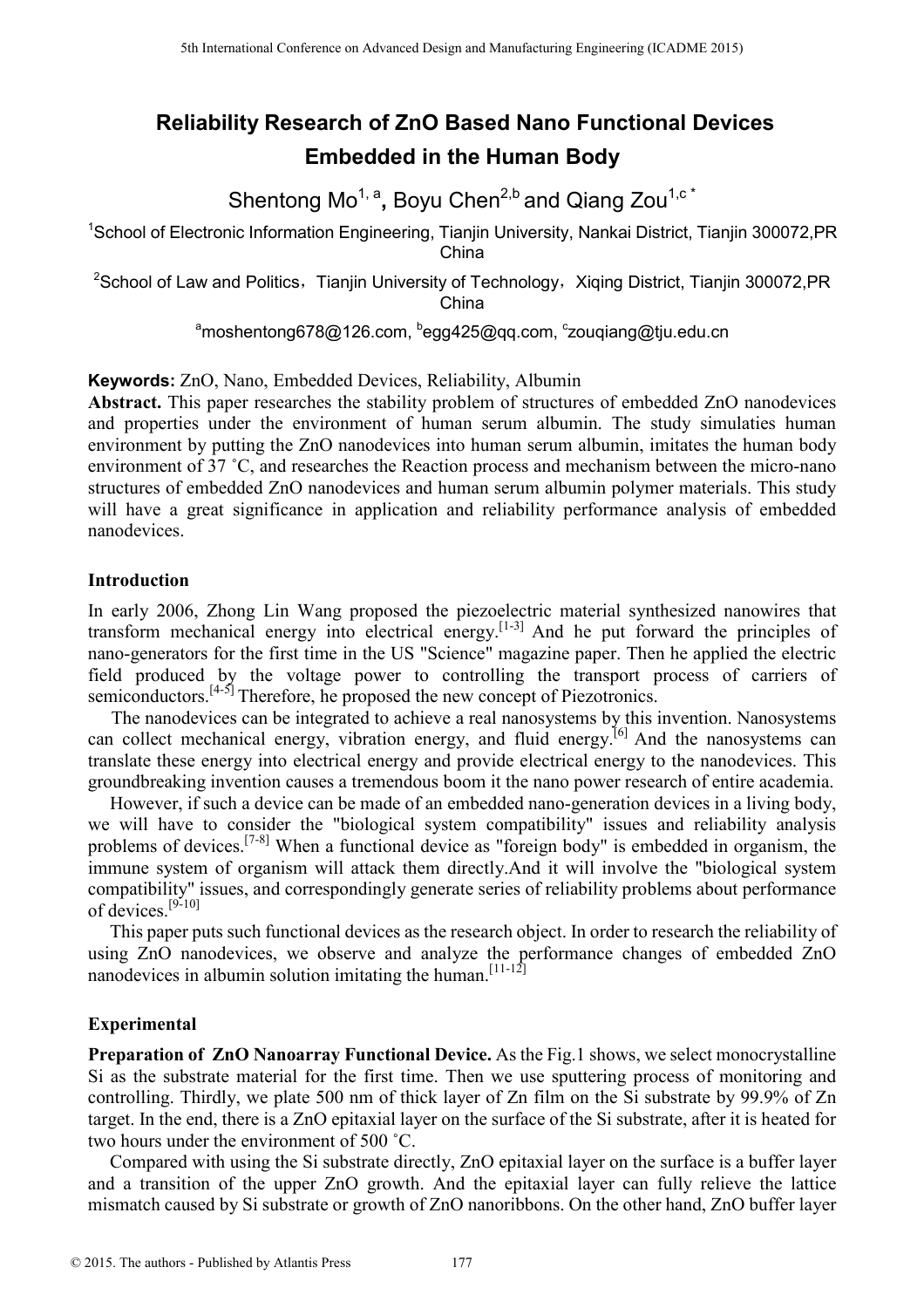is a growth platform of ZnO nanoribbons. Also it can reduce its growth potential barrier to be overcome.

Polyvinyl alcohol (PVA) and deionized beam are mixed in mass ratio of 4: 100, so that it can form clear solution of PVA after standing for forty and eight hours under the environment of 30 ˚C. Zinc acetate  $Zn(AC)_2$  and PVA are mixed in mass ratio of 2: 1, completed at water bath of 90 °C. And they are mechanically stirred for one hour to two hours in the whole mixing process. The Si substrate with the ZnO epitaxial layer is immersed in the solution, and heated for four hours to five hours under the environment of 120 °C. Then the substrate is transferred to a muffle furnace and heated for three hours to five hours under the environment of 600 ˚C.

Finally, the samples are removed to be cooled to room temperature. And we get the desired samples as shown in Fig.1.



Fig.1.Preparation process of ZnO nanoribbons

**Configuration of Albumin Solution.** The 250 mg of Human Serum Albumin(powdered) was purchased from Beijing Hua Lvyuan Technology Corporation. In order to meet the storage temperature (2  $\degree$ C to 8  $\degree$ C), it is transported by ice box.

The 250 ml of protein is dissolved in 6 ml of distilled water. The aim is to get 42 mg/ml of human serum albumin solution(The albumin concentration of human body is 40 mg/ml to 55 mg/ml). The 1ml of protein solution is diverted into 1.5 ml of EP tube specifications by the use of pipette. And the protein solution is loaded in all six EP tube.

Firstly, ZnO nanoribbons arrays are placed in albumin solution. The EP tube is placed in the incubator of 37 ˚C. Then the ZnO nanoribbons arrays are in contact with human albumin solution of the same concentration for different periods. The periods are 0.5 h, 1h (as shown in Fig. 2(a)), 1.5 h, 2 h(as shown in Fig. 2(b)), 2.5 h, 3 h(as shown in Fig. 2(c)). Finally we analyze and discuss by the use of Raman spectroscopy(as shown in Fig. 2).

**Solution Biofilm After the Reaction.** To make the solution hang on  $SiO<sub>2</sub>$  substrate better, the slide is used as a substrate. And it is polished with sandpaper. The protein solution is dropped on the polished sandpaper.

#### **Discussion and Results**

It is inevitable that the ZnO nano-generator implanted in the body will be attacked by the immune system. The membrane surface protein of immune cells(antibody receptor protein, prevalent on immune cells) will attack the human foreign body.

In the state of oxygen vacancies,  $Zn^{2+}$  in the free state is easily out and react with surrounding materials. Protein interactions are generally van der Waals forces, hydrogen bonding, ionic bonding. Thus, the  $\text{Zn}^{2+}$  is likely to be in the protein. The  $\text{Zn}^{2+}$  may cause the sites of protein disease, lesions protein and inactivation phenomena.

There are large amounts of amino in Albumin (585 per molecule). Compared to hydroxyl, carboxyl, their electronegativity will be stronger. And they are easier to coordinately complexed with the metal ions. Under the body fluid environment of pH7.2-pH7.4, the albumin is anion. Every molecule may have two hundred or more negative charges. So it is very easy for the albumin to be complexed with the metal ions.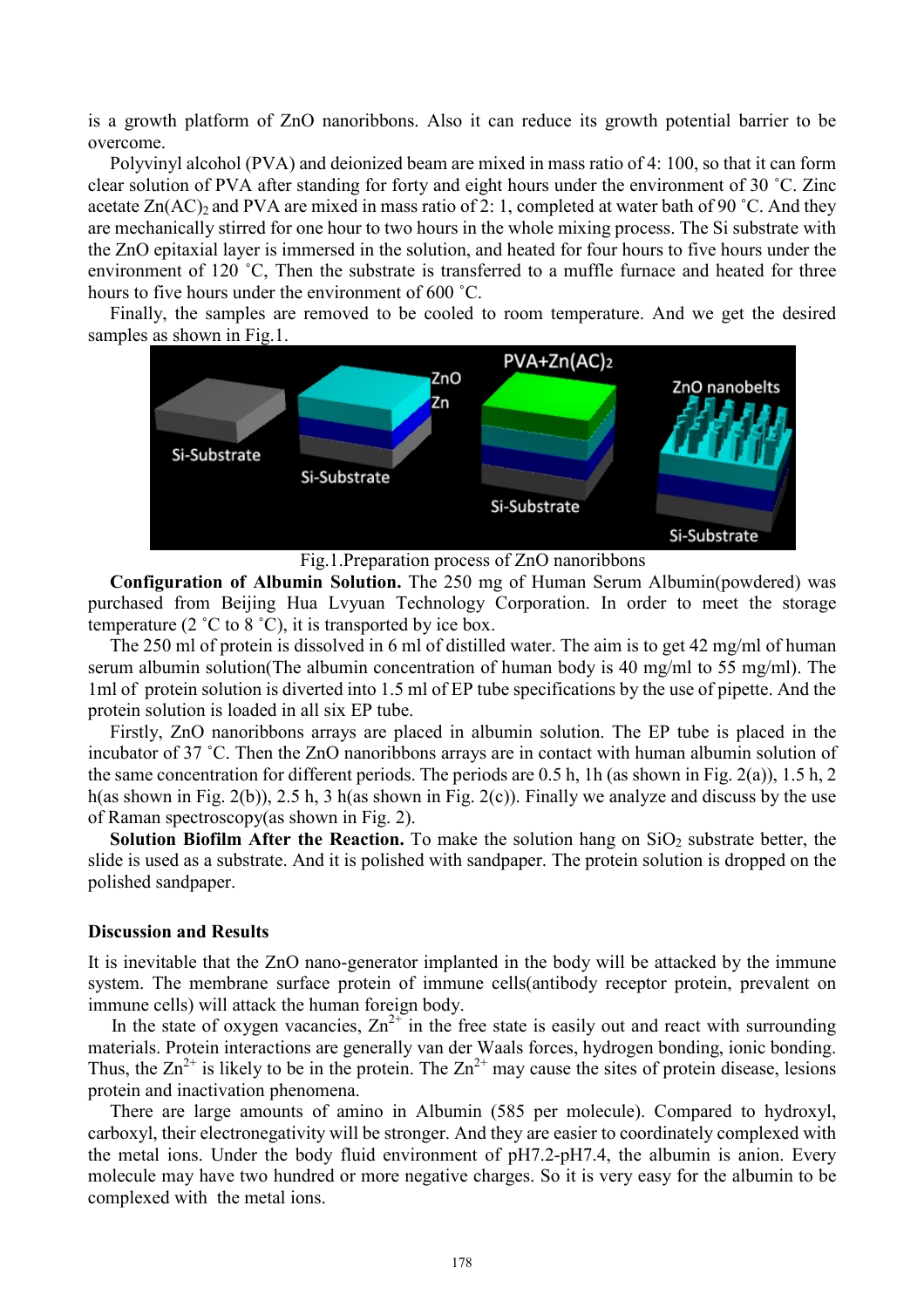

Fig.2. Raman spectra of ZnO functional devices after different reaction time (a) Spectral test results after the reaction for 1 hour (b) Spectral test results after the reaction for 2 hours (c) Spectral test results after the reaction for 3 hours

When the ZnO material is downsizing from planes in two dimensions to particles in zero dimension, even to the lines in one dimension, the surface area is dramatically increasing. And the tip exposed ZnO molecules are in contact with protein. They are increasing in geometric order of magnitude. The  $\text{Zn}^{2+}$  on tip of ZnO nanowires are mutually attractive with amino, but the O<sup>2-</sup> and amino are mutually exclusive.When the scale of ZnO arrays reduces to the nanometer level, the attraction between  $\text{Zn}^{2+}$  and amino gradually balances the attraction between  $\text{Zn}^{2+}$  and  $\text{O}^2$ . When the mutual attraction between  $\text{Zn}^{2+}$  and amino is greater than the attraction between  $\text{Zn}^{2+}$  and  $\text{O}^{2-}$ , the  $\text{Zn}^{2+}$  will be separated from the ZnO and be into the protein solution.

As the Fig. 2 shows, the  $Zn^{2+}$  is complexed with amino, which results in some albumin inactivation and the decrease of active protein content in solution. So the peak intensity of Raman spectra albumin is decreasing. The  $\text{Zn}^{2+}$  is complexed with albumin, which results in the decrease of  $\text{ZnO}$  content in solution. Thus, the peak intensity of Raman spectra ZnO is decreasing.

#### **Conclusions**

It will be certainly faced in the field of nanotechnology that ZnO nanodevices are implanted in the body in the near future. And in the process of implantation in the human body, we may ignore the effects of ZnO device itself. Because the device has been implanted in the body while we consider the performance of the device itself.